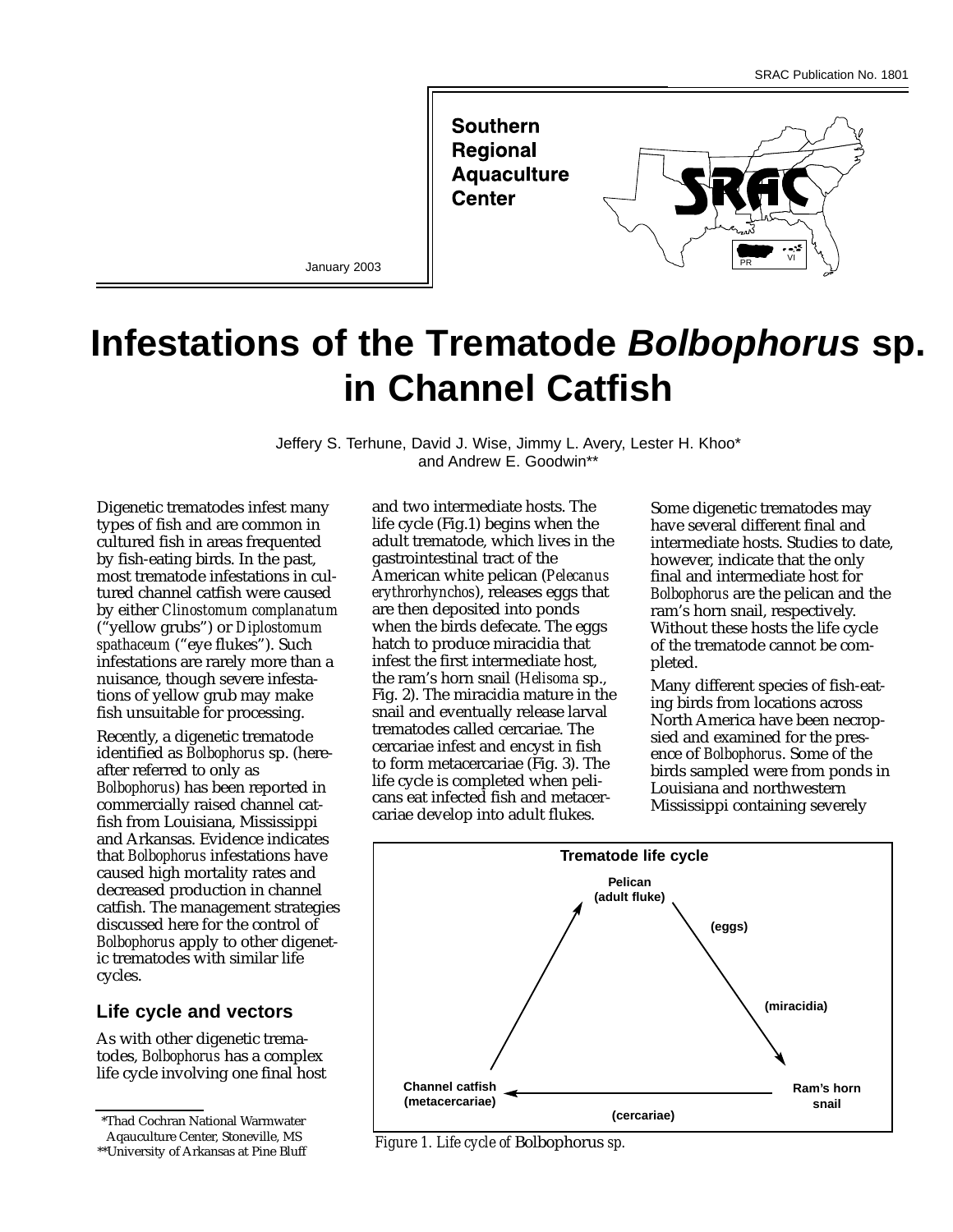infested fish. With the exception of one case, the adult fluke has been found only in American white pelicans. The adult fluke was found in a single brown pelican (*Pelecanus occidentalis*), but it is not known whether this bird can serve as a viable final host.

Since this trematode appears to be endemic in the American white pelican population, the primary factor in its spread is the presence of these pelicans in a given area. Fish-to-fish transmission of digenetic trematodes is not possible. Therefore, transferring affected fish from pond to pond will not transmit the disease to other fish. The trematodes in fish can not complete their life cycle and will die if the infested fish is not eaten by a pelican. It is also highly unlikely that enough cercariae could be transferred from pond to pond via equipment or transport water to create an economically damaging level of infection.



*Figure 2. The first intermediate host of* Bolbophoru*s sp., the ram's horn snail (left). The ram's horn snail should not be confused with* Physa *spp. (right), another common snail found in commercial catfish ponds.* Physa *is not an intermediate host for the trematode.* 



*Figure 3. The metacercarial stage of* Bolbophorus *sp.*

# **Clinical signs**

Catfish infested with *Bolbophorus* have small  $(1/32$ - to  $1/16$ -inch) cysts that can be anywhere in the body but usually appear in the tail (Fig. 4). The cysts are white or red raised bumps either just under the skin or deeper in the muscle tissue.

An infestation may have no apparent effect on production, or it may cause extensive mortalities in smaller fish. The limited research that has been done suggests that *Bolbophorus* causes massive damage to the kidneys and to a lesser extent the liver. In severe infestations of smaller fish, gross lesions may look similar to channel catfish virus disease or enteric septicemia of catfish (distended abdomen with fluid in the body cavity and bulging eyes). Larger fish seem to be less susceptible; lesions are generally limited to those on the skin and fins. However, larger fish that are severely infested feed poorly and may appear emaciated.



*Figure 4. Channel catfish fingerling showing cysts with* Bolbophorus *sp. metacercariae. (Photograph courtesy of Marco Nicovich, Mississippi State University.)*

## **Risk assessment**

Because *Bolbophorus* can be introduced easily into a commercial facility by infested pelicans, and because it can have serious effects on production, farmers in susceptible areas should take steps to limit the spread of this condition. The American white pelican is a common winter resident in the lower Mississippi Valley, with migrating populations peaking from February through April. Farms that are at the highest risk are those near pelican roosting or

loafing areas, such as lakes, rivers, bayous and refuges, and those with high numbers of ram's horn snails. Farmers should scout for snails along shallow areas of vegetated levee banks. Aquatic vegetation should be examined for snails that may be attached to stems or roots.

If a farm is at risk, fish should be examined, especially if fish have decreased appetite that cannot be explained by other diseases or poor water quality. A small cutting seine can be used to collect fish that have been attracted to an area by some feed. Additional sampling should be done during harvest and other seining operations. At least 20 to 30 fish should be examined on site; if any samples have possible *Bolbophorus* infestation, they should be submitted to a fish diagnostic laboratory for confirmation.

### **Treatments**

There is no FDA-approved treatment for fish infested with trematodes. Control is dependent on breaking the life cycle of the trematode. It is impractical to eliminate the free-swimming (miracidia and cercariae) life stages. The only practical treatment is eliminating or reducing the numbers of final or intermediate hosts.

Every effort should be made to discourage predation by birds on commercial catfish operations. (See SRAC publications 400, 401 and 402 for additional information.) Pelicans can be extremely difficult to harass from a pond once they establish a feeding pattern. They feed at night as well as during daylight. Pelicans are protected by federal law; contact the USDA/ APHIS/Wildlife Services agency to find out about proper control methods.

In addition to keeping birds away from farms, breaking the trematode life cycle depends on reducing snail populations with a combination of chemical treatments, biological control species, and aquatic weed control. Expensive chemical treatments aren't warranted in ponds with little or no evidence of ram's horn snails. If fish are only mildly affected, con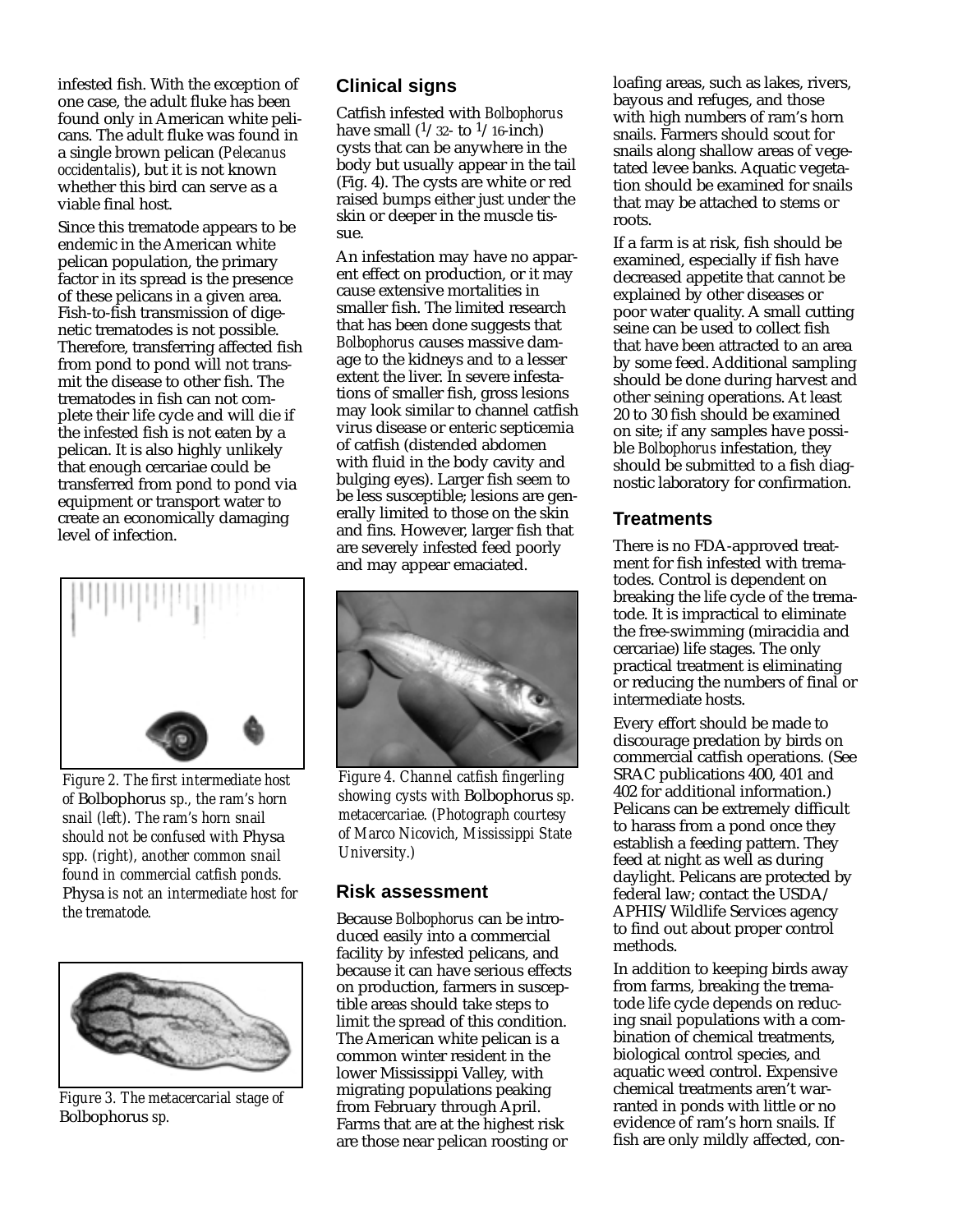servative measures will likely reduce snail populations sufficiently in affected ponds. However, if a farm has quite a few ponds with infested fish, all ponds with high snail populations should be treated whether or not the disease is present in a given pond. Research has not yet determined whether the severity of infestation correlates to the long-term performance of fish. Producers should evaluate feeding response, length of time to harvest, and mortality rate before making radical management decisions. The key question is: When does the infestation become so severe that it is no longer economically justifiable to maintain infested stocks of fish? Regrettably, there is no simple answer to that question.

On farms where pelicans usually are found, snail numbers should be reduced before pelicans migrate into the region. Snails also should be controlled in late summer or early fall since ram's horn snails burrow into the mud during winter months. Trematode-infested snails that survive the winter can shed cercariae over several growing seasons.

#### **Chemical treatments**

Treating pond margins with hydrated lime and/or copper sulfate can be effective in reducing snail populations within the treated zone. Chemical treatments will not eradicate snail populations from a pond, but will reduce the number of snails. Snails will eventually repopulate, so treatments will need to be repeated.

To be effective, the correct amount of chemical must be applied and the pond margin thoroughly covered. The treatments target snails in a narrow band of water along the pond margin. Snails outside this area will not be affected. The chemical should be applied so that it penetrates through any aquatic vegetation. Areas with thick stands of aquatic vegetation should receive additional treatments. Aquatic weeds located away from the pond margin should be eliminated with an appropriate aquatic herbicide before the pond margin is treated for snails.

Apply chemicals to pond margins only on calm days so that waves don't dilute the chemical too quickly. Do not treat recently stocked fry ponds; fry and small fingerlings may not be able to retreat from the treated area fast enough to avoid direct contact with the chemical.

### **Hydrated lime**

Apply dry hydrated lime at a rate of 50 pounds per 75 to 100 feet of pond bank. Treat a band 3 to 4 feet from the pond edge or 1 to 2 feet beyond any vegetation that extends into the pond. At the prescribed application rate, the pH will increase briefly (10 to 20 minutes) within the application zone but the lime will not affect the overall water quality of ponds with total alkalinity greater than 50 mg/L. The material can be applied with an auger-equipped hopper mounted on a tractor to help cover larger areas in less time (Fig. 5).



*Figure 5. Hydrated lime being applied to a pond with a tractor-mounted auger.*

Hydrated lime also can be mixed with water and applied as a slurry. This form of hydrated lime is usually prepared at a commercial lime facility and delivered to commercial applicators or individual farmers. The bulk slurry is transferred to a large holding tank at the farm and subsequently pumped to smaller tanks for application (Fig. 6). Formulation rates are 4.0 to 4.7 pounds of hydrated lime per gallon of water. At this concentration, apply 20 gallons of slurry per 100 feet of levee.



*Figure 6. Hydrated lime slurry being applied with a pull-behind sprayer.*

## **Copper sulfate**

Copper sulfate is applied at a rate of 10 pounds of copper sulfate plus 1 pound of citric acid per 250 feet of pond margin. These dry materials should be mixed with at least 70 gallons of water per 250 feet of pond margin treated. The finished formulation should be applied to a 6-foot band around the pond perimeter. Application equipment is similar to that used for hydrated lime slurry. Copper can be toxic to fish, so farmers should not treat ponds with less than 150 mg/L total alkalinity (as  $CaCO<sub>3</sub>$ ). Ponds smaller than 7 acres should not be treated because this recommended rate would exceed rates that can be applied to the whole pond. Using copper sulfate in ponds with heavy algae blooms can also cause severe oxygen depletion because copper sulfate is toxic to phytoplankton. To minimize the impact on algal populations, treat half the pond margin one day and the remainder several days later.

# **Bayluscide®**

Bayluscide® or niclosamide is a molluscicide used in tropical regions of the world to control the spread of the human disease schistosomiasis. It is also used in the Great Lakes region to control sea lampreys. Bayluscide® 70 WP (70% active ingredient in a wettable powder) has been given a Section 18 emergency exemption in Mississippi until November 2003 for control of ram's horn snail in commercial catfish ponds. It is applied at a rate of 1.5 pounds per acre-foot of water. Unlike hydrated lime and copper sulfate, Bayluscide<sup>®</sup> is applied to the whole pond. At the application